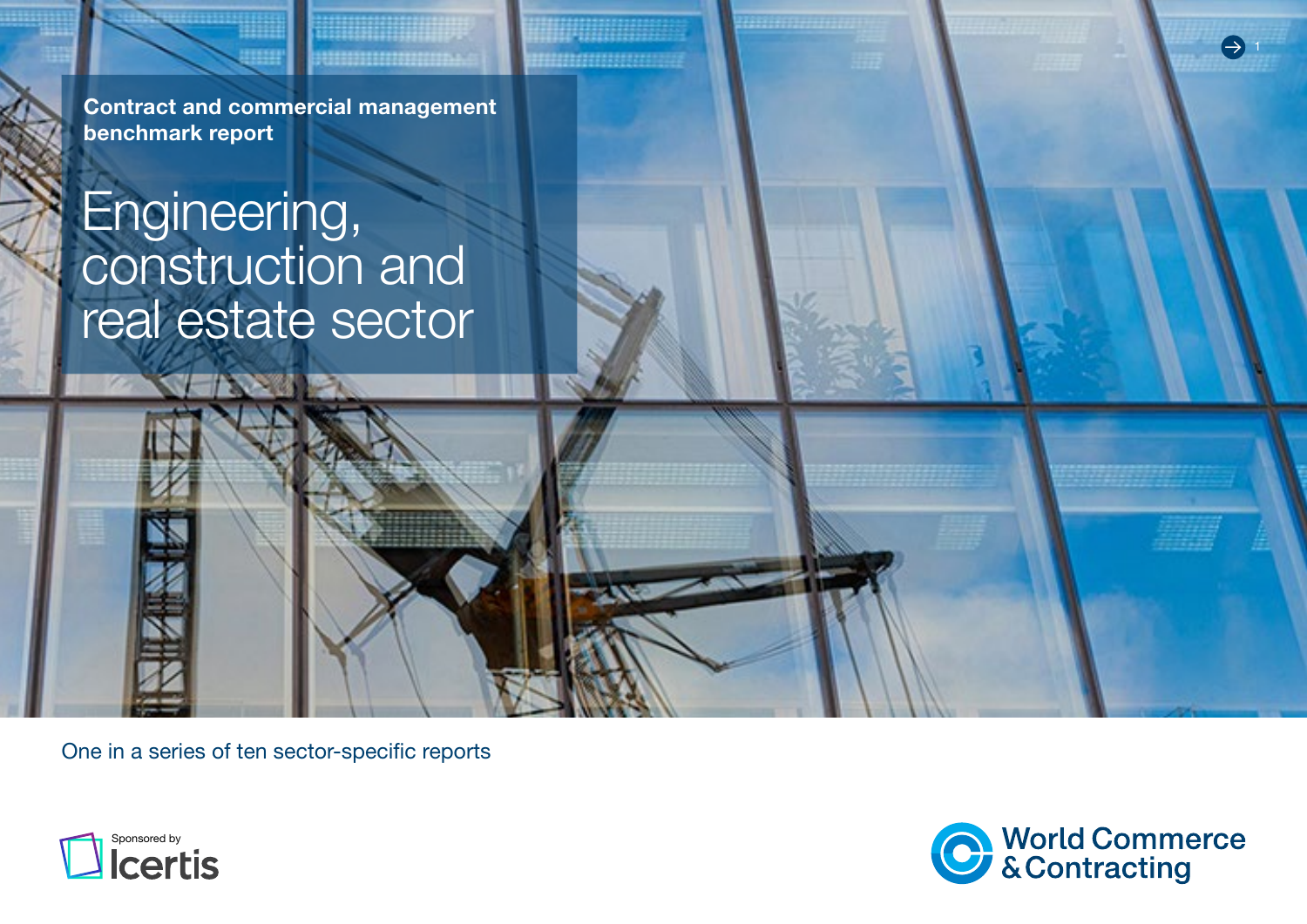## <span id="page-1-0"></span>**Contents**

- 2 Preface
- 3 [Executive summary](#page-2-0)
- 4 [Sector findings](#page-3-0)
- 4 [Priorities for improving CCM](#page-3-0)
- 5 [The nature and extent of executive focus](#page-4-0)
- 6 [The current state of CCM technology](#page-5-0)
- 8 [Contracts and the contracting process](#page-7-0)
- 10 [Resources, organization and reporting](#page-9-0)
- 11 [Responsibilities and time allocation](#page-10-0)
- 13 [CCM objectives](#page-12-0) and readiness
- 14 [Measurements](#page-13-0)
- 16 [Barriers to improvement](#page-15-0)
- 17 [Conclusions](#page-16-0)
- 18 [Contacts](#page-17-0)

# **Preface**

## Abstract

Without contract and commercial management (CCM) capabilities the engineering, construction and real estate sector wouldn't be where it is today, however, it's time for reflection and re-baselining to enable further performance and growth.

## About this report

In the period June – September 2021, World Commerce & Contracting gathered data from more than 800 organizations, providing in-depth visibility into their contracting and commercial capabilities. This report focuses on input from 51 companies in the engineering and construction sector, providing sector-specific analysis and comparison with cross-sector performance and trends.

## How to use the WorldCC benchmark reports

Benchmarking compares against four levels:

Level 1 Your own past performance

Level 2 Others in your sector

Level 3 World-class standards

## Level 4 Goals or vision

This report should be used to make a direct comparison with the current state of others in your sector (Level 2). The *[Benchmark Report](https://www.worldcc.com/Portals/IACCM/Resources/WorldCC-Benchmark-report-2021.pdf?ver=NPQMEljK4Q-meXZLABtd2w%3d%3d) 2021* (published September 2021) provides a cross-sector comparison, but more importantly offers insight to world-class performance, and can therefore be used to measure your current state against those worldclass standards (Level 3).

Drawing from those standards of excellence, you may want to set a future goal or vision that represents an as yet unachieved aspiration and would set you apart from others (Level 4).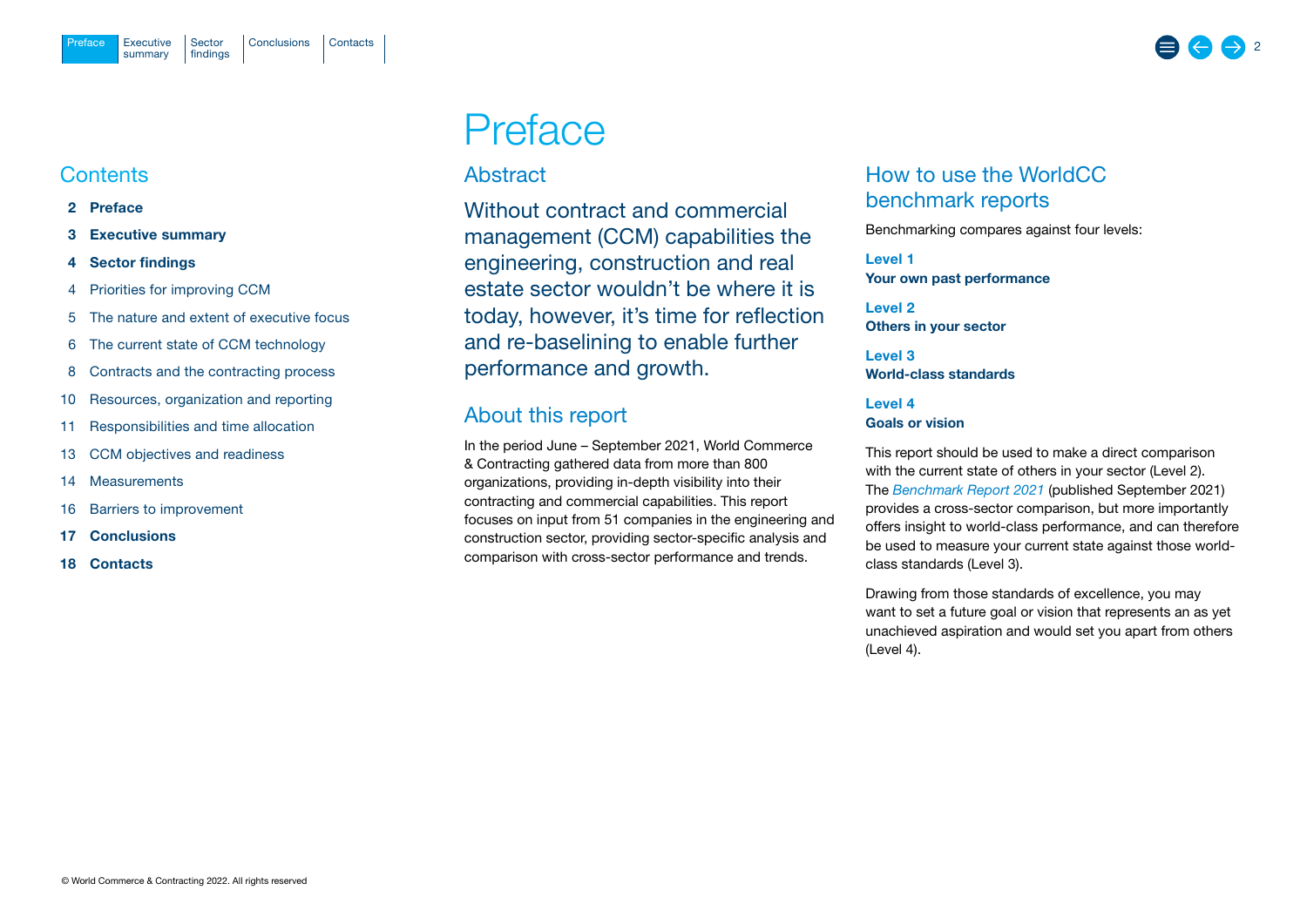## 3

# <span id="page-2-0"></span>Executive summary

Robotics, modeling, advanced materials, modularity… the engineering and construction sector is undergoing rapid changes, driven by market forces of speed, affordability and innovative technologies. While many of those forces are not unique to this sector, they are potentially transformational in terms of commercial practices, contracting models and supply relationships and structures. The findings of this study suggest that many organizations are struggling to adapt to this fast-changing environment.

The impact on contract and commercial capabilities is substantial and has led to growing executive focus. A continued shift towards more scientific data models and alternative project delivery is driving the sector towards revised forms of contract and more sophisticated approaches to contract performance management.

Social and political trends continue to push increased levels of collaboration, and supply chain challenges require greater transparency. Advanced materials and technologies, such as 3D printing, are disrupting traditional forms of manufacturing, supply relationships and sector economics.

Adding to these factors, continued advances in regulation and worker safety are increasingly supplemented by the emerging environmental, social and governance (ESG) principles that are placing new demands – and potentially new standards – on the sector's commercial and contracting practices.

It is factors such as these that are driving rapid change in the ways that suppliers are evaluated and contracts awarded, the form of agreements and the role that CCM resources must perform. Recent market conditions have resulted in reduced levels of investment in building capabilities. This pause must now be reversed so that organizations are equipped for new opportunities and new ways of working.

> The engineering and construction sector is undergoing rapid changes through a range of impacts:

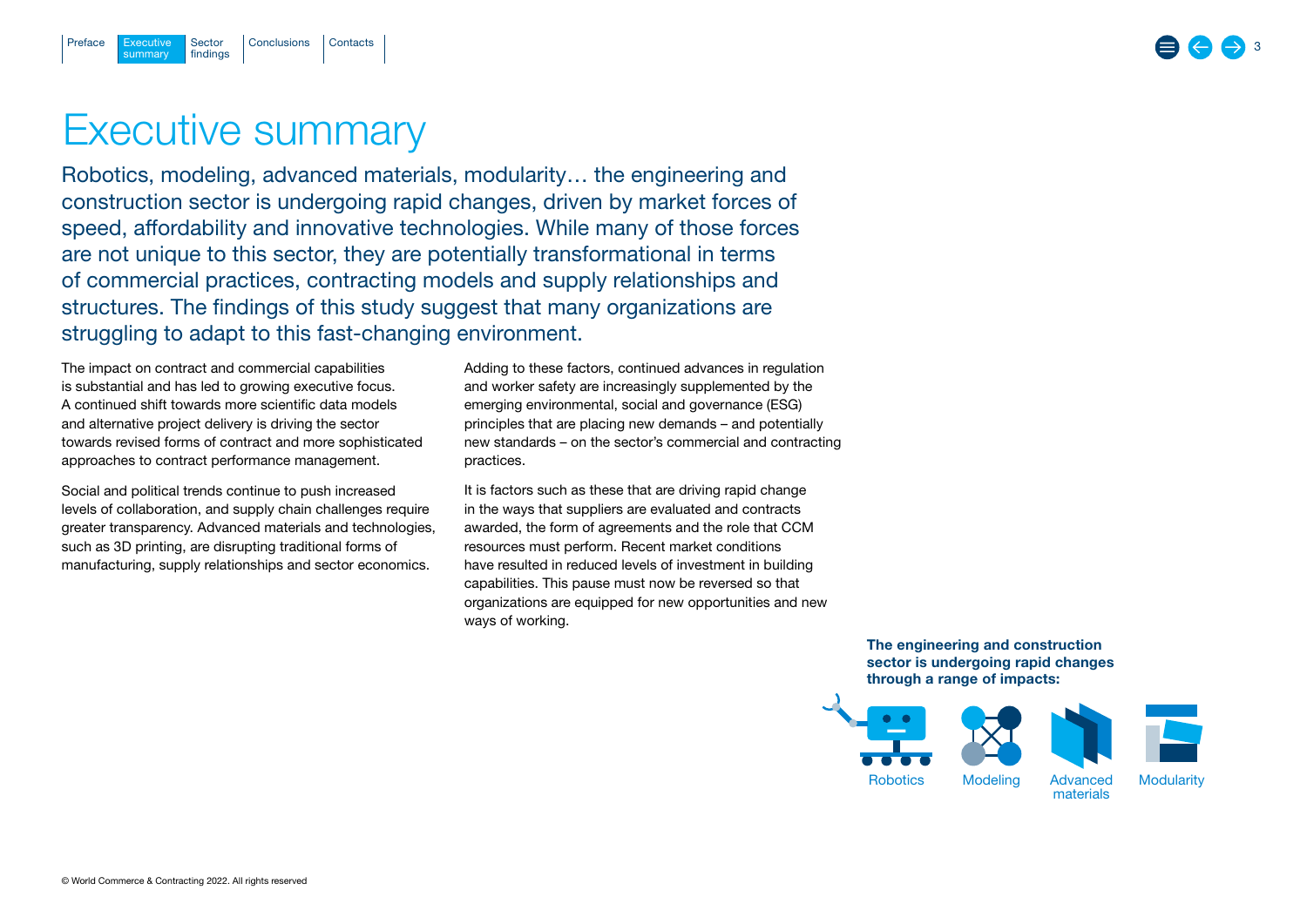

## Engineering and construction sector findings

## Priorities for improving CCM

**Sector** findings

summary

<span id="page-3-0"></span>[Preface](#page-1-0)

The engineering and construction sector has a greater level of integrated buy-side / sell-side responsibilities than most others, reflecting the project-based nature of the sector, especially within construction.

[Executive](#page-2-0) Sector [Conclusions](#page-16-0) [Contacts](#page-17-0)

This sector currently places the highest priority on improving internal processes. It is also slightly ahead of others in its work on developing and implementing a digital strategy for contracting. This focus on streamlining CCM activities is unsurprising given the sector's use of advanced techniques, such as BIM and CAD software, in its product design and development. The other notable area for change is in respect of increased strategic relevance, which is linked to expanding the role of CCM, together with organizational change (37% highlight this as a priority, against a crosssector average of 27%).

As we will see in subsequent sections, CCM responsibilities in this sector are strongly oriented towards post-award and are generally subservient to the business unit in areas such as commercial strategy and negotiation. Resources are also less likely to be centralized, which is consistent with a largely transactional role. Therefore, the potential for increased value from redefining and reorganizing CCM is substantial.

Based on this push for increased value, the data relating to skills is somewhat inconsistent. As a priority, it ranks lower than in other industries, yet as we will see in subsequent sections, the quality of existing skills is seen as a problem. This sector – and especially those in construction – is also less likely than others to have undertaken a skills audit, so may be less aware of gaps. There are perhaps two major reasons for these findings. First, the disaggregated nature of CCM resources does not lend itself to strategic thinking

or planning. Second, in construction especially, there is a history of viewing contract management as an administrative task, often subservient to project management.

## The top five priorities for improvement (cross-sector ranking in brackets)



Being a sector that made early investments in CCM capability has put it ahead of many others in terms of maturity, perhaps reducing the sense of urgency for further improvement. For example, while this sector pulled ahead of many others in its adoption of tools, investment in these and the development of a digital strategy for contracting are strategic priorities for only a third of organizations. Similarly, the significant problem that many face over skills and retention of staff is indicative of an aging workforce and recruitment of skilled CCM practitioners by other sectors, and there is no apparent plan to reverse this trend.

As a sector with a long tradition of CCM capability, there has been substantial investment in people and systems. However, there is a need for change, to take advantage of modern technologies that not only streamline processes and data flows, but also support advanced analytics and more proactive risk forecasting and management.

## CCM priorities for teams or functions

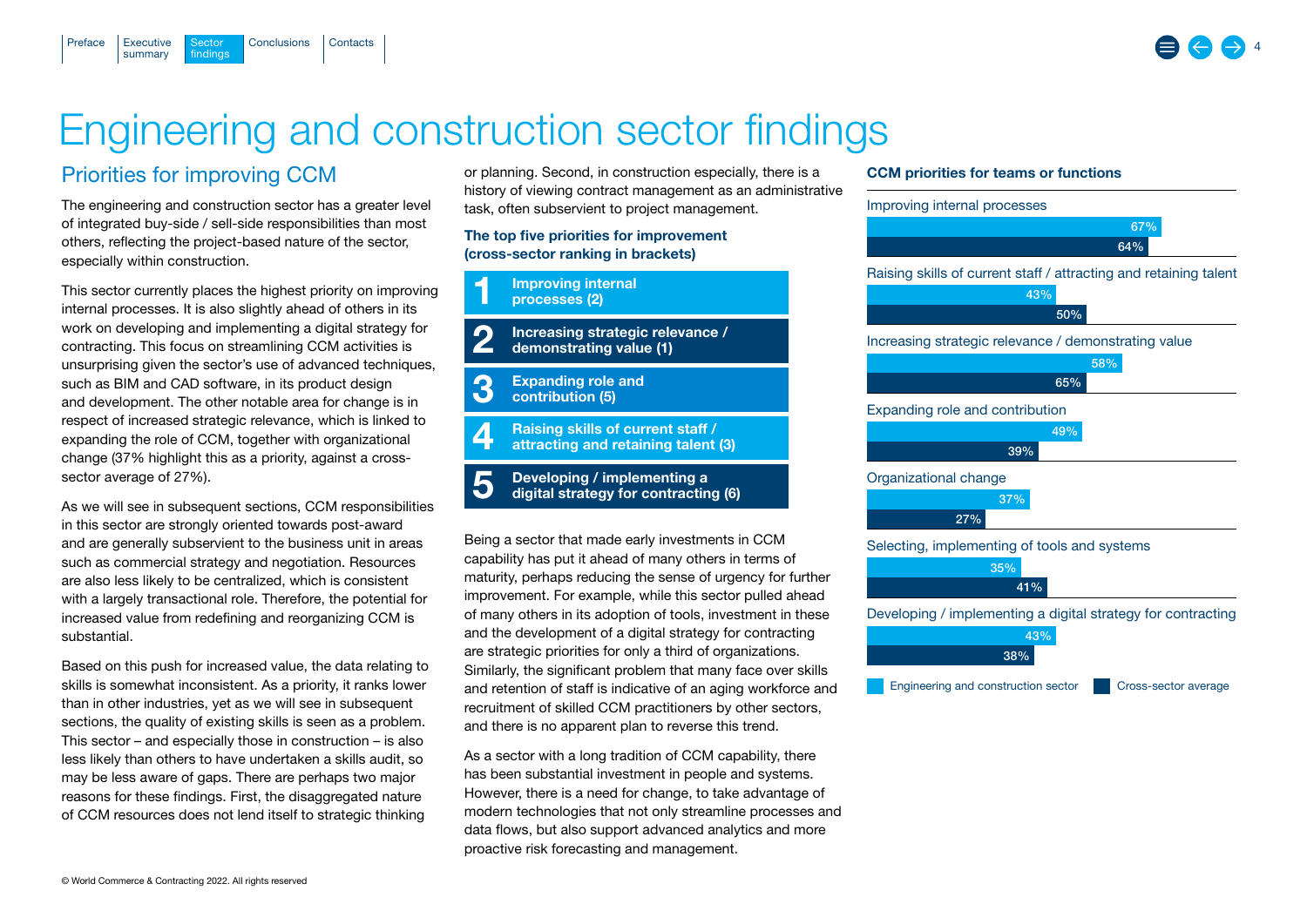the sector, it would seem that any increased role should include greater engagement – but again perhaps a matter of timing. In the full results, 0% indicate an increasing focus on benchmarking and market research. While this also appears incompatible with greater influence and value it should be noted that, compared with others, this sector already expends considerably more resource on this activity.

## The nature and extent of executive focus

[Executive](#page-2-0) Sector [Conclusions](#page-16-0) [Contacts](#page-17-0)

**Sector** findings

summary

<span id="page-4-0"></span>[Preface](#page-1-0)

CCM is an activity that is considered important by executive management in the engineering and construction sector and interest has grown, 73% reporting an uplift of focus and attention during the pandemic. This is considerably higher than the cross-sector average of 50% and indicates the extent to which challenging margins and constant market volatility make advanced CCM capabilities a critical issue. None of the survey participants reported that their executives consider this discipline unimportant, though 9% are experiencing a decline.

The priorities highlighted in the previous section represent clear indicators of this interest and of heightened expectations. This is borne out by an analysis of the specific improvement initiatives that are under consideration or in progress. Topping the list is an expanded role for CCM resources, followed by a more specific expansion in the areas of risk management and governance. Both feature significantly above the cross-sector average and represent advanced thinking, especially the increased integration of contract management with more formal governance standards and methods.

In several areas, this sector is placing much lower emphasis on improvement initiatives than others. Most notably, at 33%, increased adoption of contract management tools and systems is almost half the cross-sector average, and initiatives to develop new or revised terms and contract standards (24% versus 47%) show a similar difference. Contract simplification is also much lower than cross-sector norms, which is surprising and apparently inconsistent with the push for improved processes and digitization. The reasons behind these findings are examined later in this report.

Listed on the right are the improvement initiatives under consideration or in progress in this sector, with the percentage indicating frequency and the cross-sector average shown in brackets.

Other points that merit comment are the low percentages reporting an intent to revise measurements, take an increased role in ESG, and increase benchmarking and research. If CCM resources are to deliver a greater role and value, it is clear that functional performance measurements need to change, but this may be a matter of timing. With regard to ESG, given the extent of focus on this topic within

## Initiatives that are being considered (in the context of CCM)

52% 38% Role of CCM to be expanded 38% 29% Increased role for CCM resources in risk management / governance Change reporting line or organizational structure Adoption of tools and systems Contract analytics 33% 26% 33% 62% 33% 40% 33% 40% Skills development Segmentation, strategy based on relationship types 29% 24% Develop new / revised terms and standards 24% 47% Knowledge management 24% 29% Simplification 19% 41% Revised measurements 10% 19% Engineering and construction sector Cross-sector average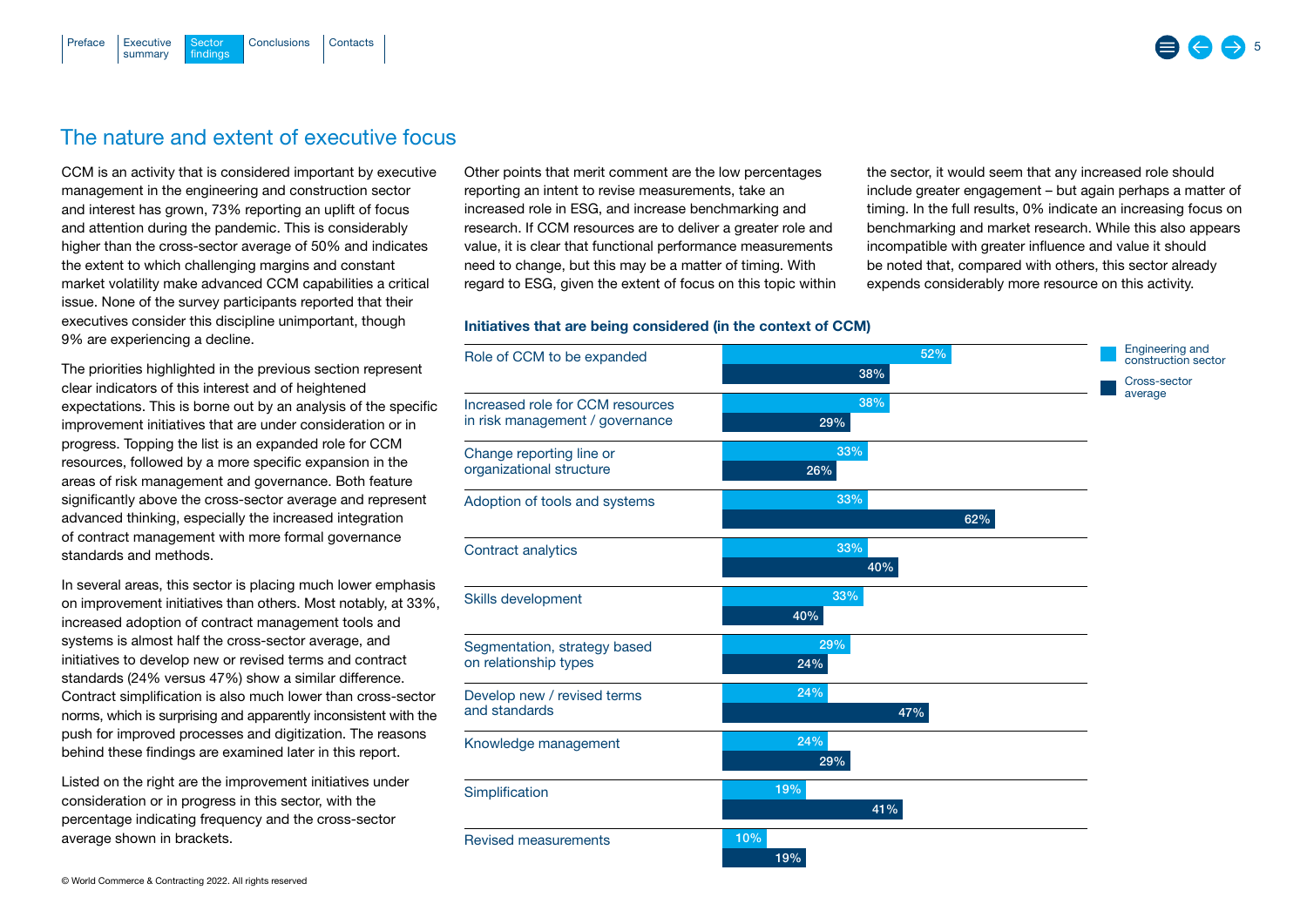<span id="page-5-0"></span>

## The current state of CCM technology

In terms of deployment, the data shows the engineering and construction sector significantly ahead of most others. However, it also reveals that investment has stalled, with very few reporting that acquisition or roll-out is 'in process'. These findings are consistent with the much lower percentage that are indicating initiatives around acquisition and adoption of contract management tools and systems.

Given the extent to which advanced technology has been deployed in other parts of the business, the level of past investment in automating contract and commercial management is perhaps not surprising. However, there is no immediate evidence that this is translating into substantially better levels of process efficiency. There is some indication that the quality of data allows more effective insight to risk and generates more actionable reporting.

As the table (right) shows, adoption has occurred almost across the board in terms of functionality – and further deployment is almost at a stand-still in many areas. The market and economic uncertainties created by the pandemic were a factor in this moratorium and continued volatility may delay recovery.

| <b>Extent of deployment of</b><br><b>CCM software tools</b>               | 0%              | 20%                        | 40%                                  | 60%                      | 80%                                          | 100% |
|---------------------------------------------------------------------------|-----------------|----------------------------|--------------------------------------|--------------------------|----------------------------------------------|------|
| Repository of signed contracts                                            |                 |                            |                                      |                          |                                              |      |
| Post-signature monitoring of<br>compliance with contract terms            |                 |                            |                                      |                          |                                              |      |
| Ability to assemble standard<br>contracts from templates                  |                 |                            |                                      |                          |                                              |      |
| Integration with other key applications<br>(ERP, financial systems, etc.) |                 |                            |                                      |                          |                                              |      |
| <b>Risk scoring</b>                                                       |                 |                            |                                      |                          |                                              |      |
| Front-end contract request /<br>selection interface to business unit      |                 |                            |                                      |                          |                                              |      |
| Monitor reviews / approvals status                                        |                 |                            |                                      |                          |                                              |      |
| Management reporting / dashboard                                          |                 |                            |                                      |                          |                                              |      |
| Collaboration portal for joint editing                                    |                 |                            |                                      |                          |                                              |      |
| Automated document circulation,<br>redlining                              |                 |                            |                                      |                          |                                              |      |
| Contract obligation extraction                                            |                 |                            |                                      |                          |                                              |      |
| Defined and automated workflow<br>for non-standard terms or agreements    |                 |                            |                                      |                          |                                              |      |
| Contract analytics -<br>individual agreements                             |                 |                            |                                      |                          |                                              |      |
| Ability to assemble contracts<br>from a clause library                    |                 |                            |                                      |                          |                                              |      |
| Digitized contract playbooks                                              |                 |                            |                                      |                          |                                              |      |
| Contract analytics -<br>portfolio of agreements                           |                 |                            |                                      |                          |                                              |      |
| Artificial intelligence /<br>machine learning                             |                 |                            |                                      |                          |                                              |      |
| <b>Engineering and construction sector</b><br><b>Cross-sector average</b> | <b>Deployed</b> | In process of<br>deploying | <b>Would like</b><br>to deploy<br>L. | Little or<br>no interest | Don't know<br>what this is<br><b>College</b> |      |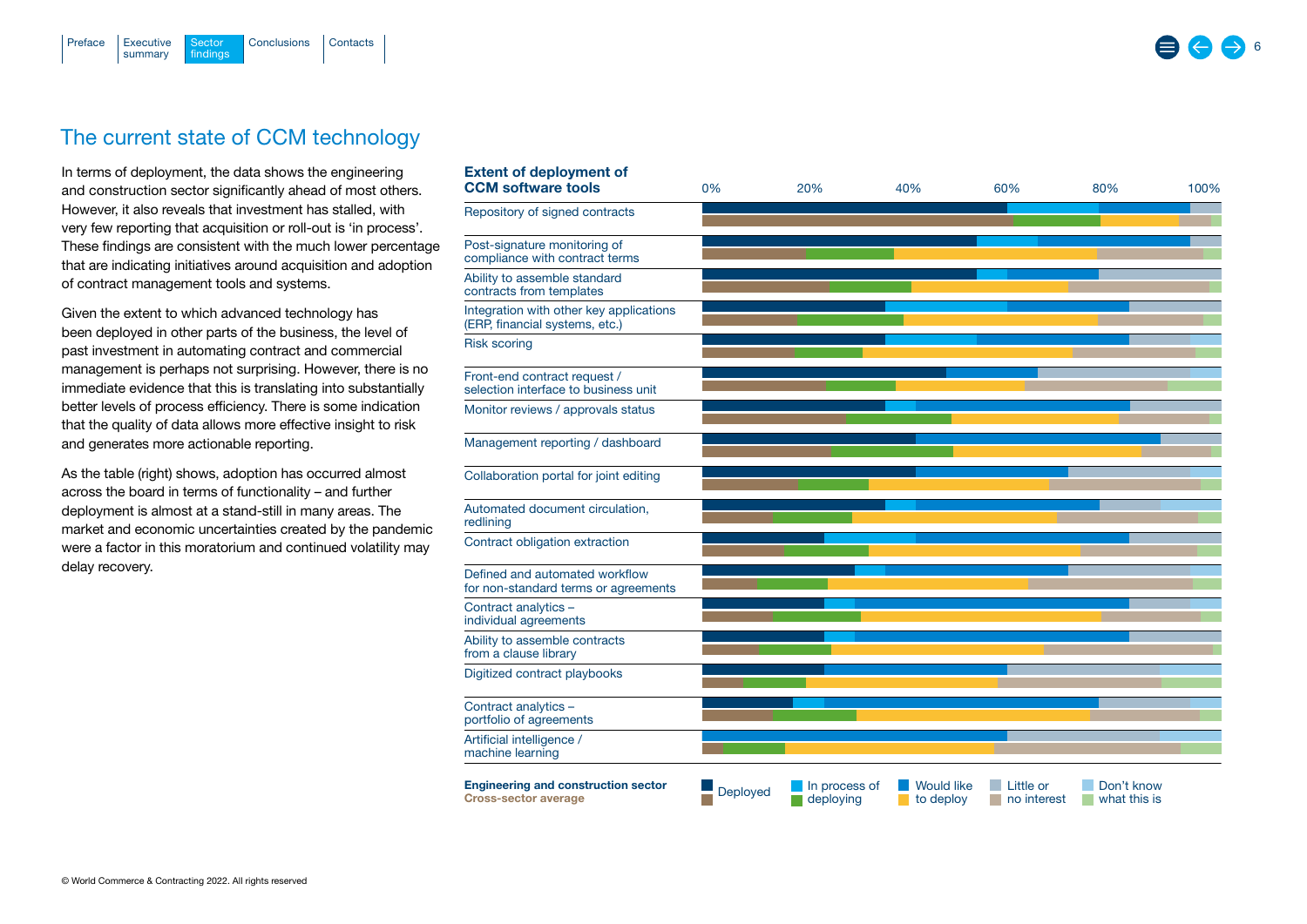

### The current state of CCM technology (continued)

'As highlighted in earlier comments, past investments in this sector have put it among the leaders in terms of the functionality that has been implemented. However, the chart (right) shows the changing nature of the market and the shift to more outcome- and performance-based contracts will generate a greater need for systems to support performance.

## For those planning investment in new or upgraded technology, the priorities are:

- Achieving integrated data flow
- Improving operational performance
- Reducing value erosion
- Overall visibility into contracts / contract data.

#### Levels of interest in and adoption of CCM technology

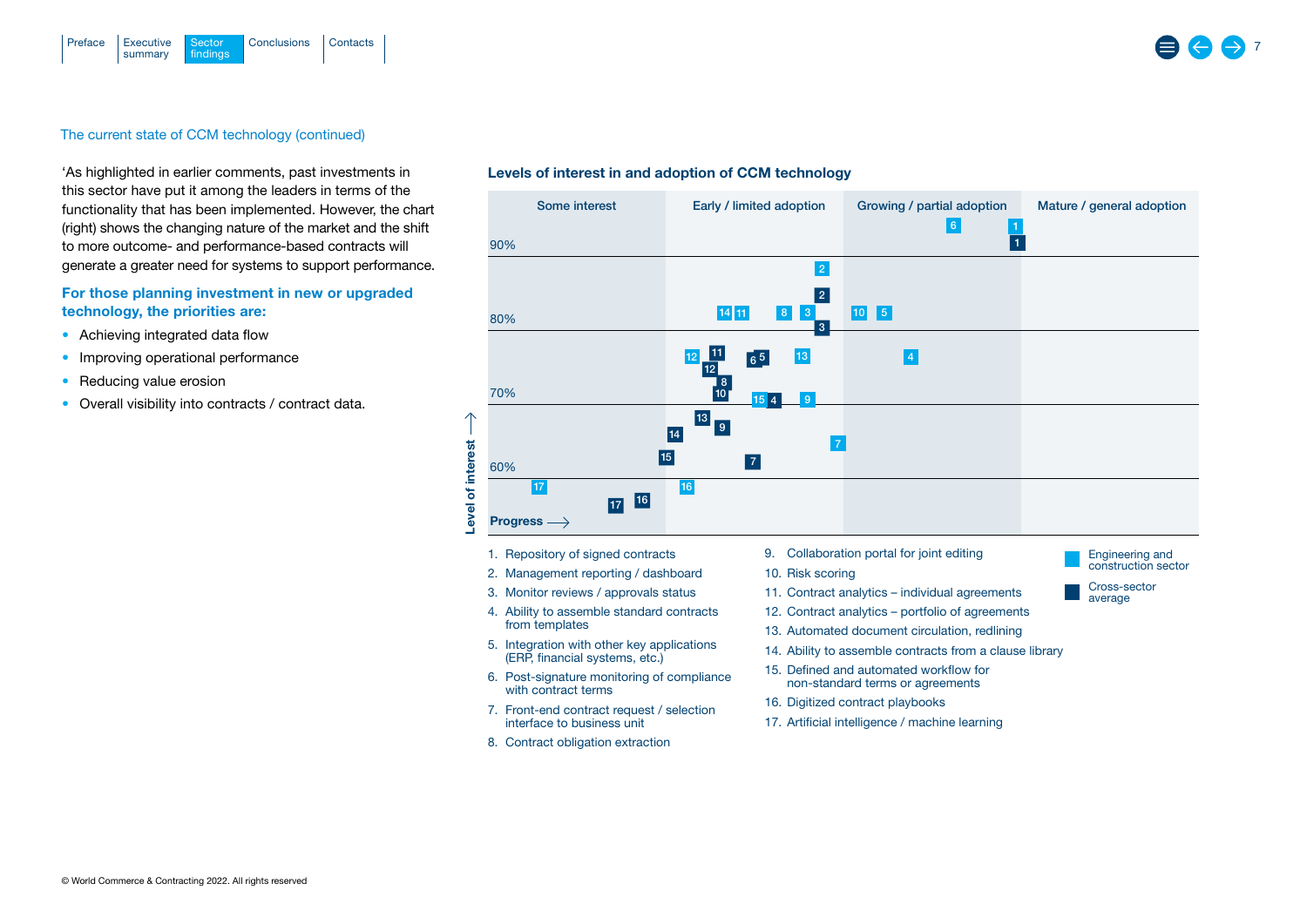## Contracts and the contracting process

[Executive](#page-2-0) Sector [Conclusions](#page-16-0) [Contacts](#page-17-0)

**Sector** findings

Even if they are generally more complex and higher value, the typical contract duration in the engineering and construction sector is lower than average at 2.1 years (medium-complexity) and 4.5 years (high-complexity), versus the cross-sector norm of 3.2 and 5.8 years.

### Contract duration

summary

<span id="page-7-0"></span>[Preface](#page-1-0)

| High-complexity                     | 4.5 years |                      |  |  |
|-------------------------------------|-----------|----------------------|--|--|
| contracts                           | 5.8 years |                      |  |  |
| Medium-complexity                   | 2.1 years |                      |  |  |
| contracts                           | 3.2 years |                      |  |  |
| Engineering and construction sector |           | Cross-sector average |  |  |

However, 44% of respondents report that duration is increasing (with just 4% saying it is decreasing), reflecting the change in agreement models as the sector moves towards 'deliver, operate, maintain'.

As with most sectors, engineering and construction sector contracting is dominated by templates and often these are based on sector standards, or derivatives from those standards. These levels of standardization have enabled greater use of technology that supports contract assembly and the sector is also ahead of others in deploying standard terms databases that allow flexibility in constructing contracts (20% have this capability, versus 12% in other sectors). This ability to construct contracts from a clause database is the 'most wanted' functionality, with 53% saying it is something they would like to have. As the section on Technology revealed, there are also relatively high levels of automation in contract workflow and this, together with obligation extraction and integration across systems, is high on the 'wanted' list.

Overall, 42% of agreements are signed without amendment, a higher proportion than the 31% cross-sector average. This naturally means a below-average frequency of negotiation, which contributes to a lower amount of time spent on this activity (see section on Responsibilities).

In looking at initiatives under consideration, we noted that the engineering and construction sector is less likely to be simplifying its contracts. However, in terms of initiatives underway or completed, the sector is at a similar level to others. For most (21% sell-side and 25% buy-side), this has involved both language simplification and structure and design.

In terms of the types of contracts in use, this sector shows significant variations from others. This is most notable in the extent to which outcome-based agreements are used (59% frequent use versus the average 25%). Against this, agile forms of contract are at present rarely used, with 75% (53%) saying they are not used at all.

Given the complexity of many projects and the shift in contracting and risk models, greater use of agile agreements appears desirable and will require training in their development and management. Another area where the sector faces continued pressure is in the use of collaborative / relational contract models and this is reflected in the 41% (8%) who are seeing extensive or increasing adoption. Performance-based agreements are also more common (42% versus 30%) and as-a-Service less widely used (29% versus 37%).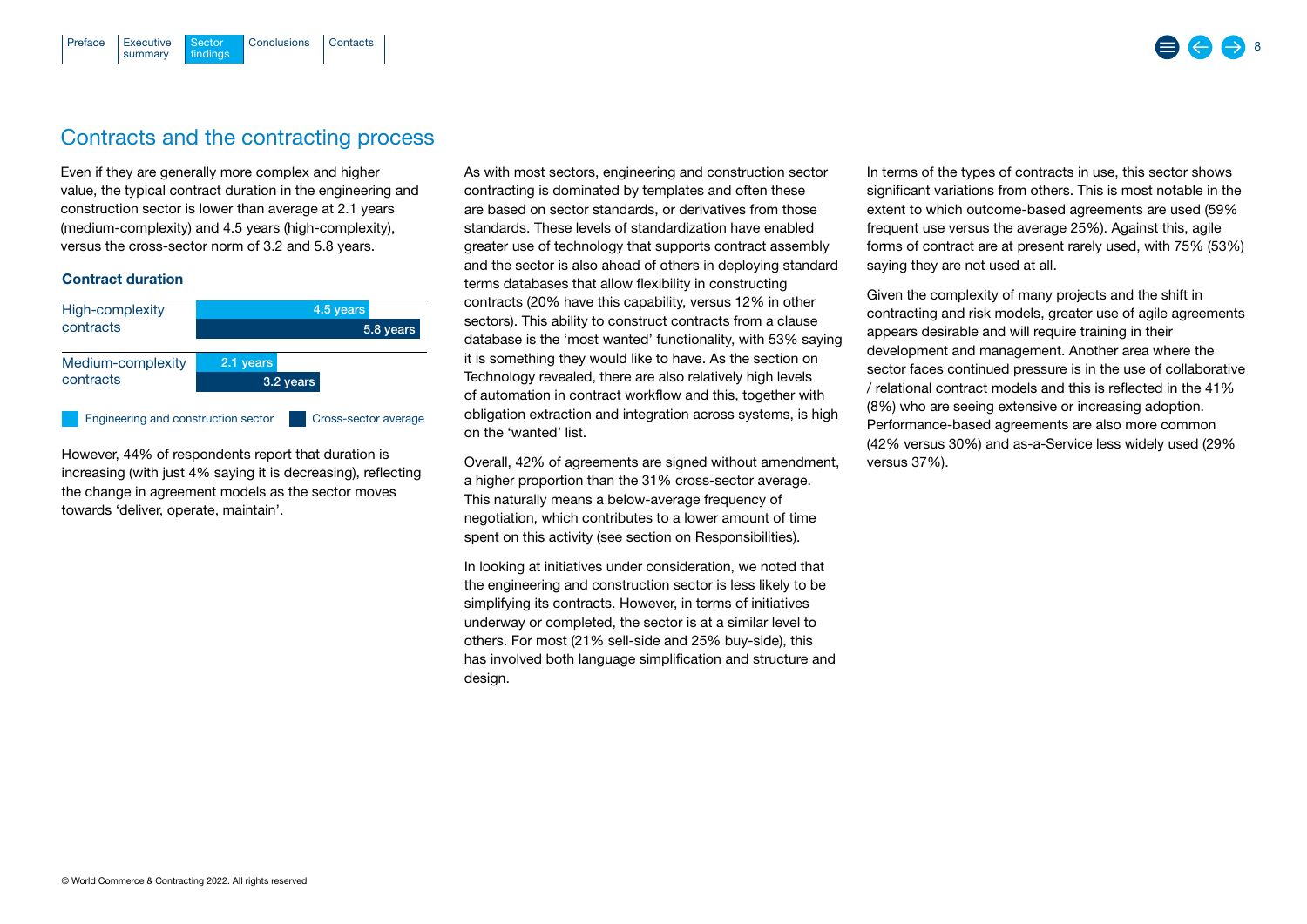#### [Executive](#page-2-0) Sector [Conclusions](#page-16-0) [Contacts](#page-17-0) summary **Sector** findings [Preface](#page-1-0)

## Contracts and the contracting process

CCM groups in the engineering and construction sector have had some success in disengaging from low-complexity agreements, getting involved 47% of the time (versus 67%). However, this has not translated to significant time saving, since low-complexity agreements still absorb 20% of resource (average 21%). The lower proportion of mediumcomplexity agreements is reflected in lower levels of resource allocation (31% versus 36%) and correspondingly greater allocation to high-complexity (49% versus 42%). Given the scale of technology deployment, the proportion of resource supporting low-complexity agreements is surprising and represents an area where there should be opportunity to increase efficiency.

Engagement with particular types of transaction or agreement by CCM groups is generally below other sectors. The one exception is in managing change and renegotiation (see chart right). Perhaps the biggest surprise relates to Statements of Work. Given their high level of use in this sector and their significance to the management of risk, it is an area for increased future engagement and also where technology could be deployed to greater effect.

The chart shows responses to the question: "In the context of your organization's business activity, how frequently do you have substantial input to the following contract or relationship documents/offerings?"

The percentages represent those who answered either "all the time" or "most of the time". Some results are surprising, for example, the lower-than-average percentage showing involvement with outsourcing and change / renegotiation. These responses merit further investigation.

## Frequency of substantial input to contract or relationship documents / offerings

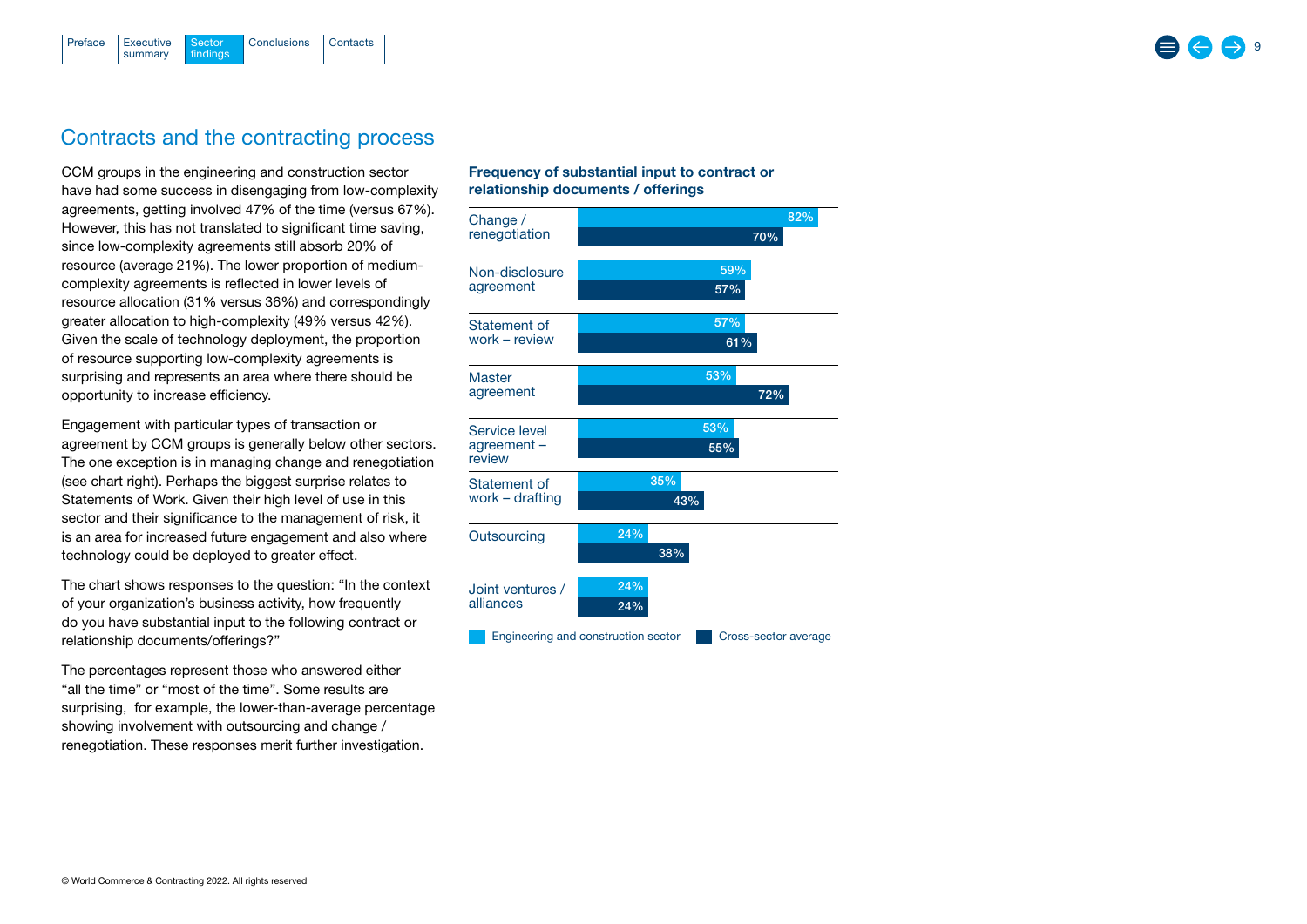# Resources, organization and reporting

[Executive](#page-2-0) Sector [Conclusions](#page-16-0) [Contacts](#page-17-0)

Sector findings

summary

<span id="page-9-0"></span>[Preface](#page-1-0)

The previous section indicated that CCM responsibilities in the engineering and construction sector are more tightly focused, with a lower level of engagement in the typical range of relationships (in some cases because those relationship types are not in such wide use). There is also some lack of clarity over responsibilities, with 22% saying that it is not clear who is responsible for contract management and 17% indicating that it varies by business unit. Although commercial management is somewhat clearer, 36% still say that there is either no clarity or it varies.

#### Clarity of responsiblity for contract management



### Clarity of responsiblity for commercial management



Where responsibility is clear, CCM is a dedicated role in 74% of organizations (cross-sector is 69%).

When CCM activities are performed as part of another job role, there is wide distribution across different functions. In 33% of cases, the role sits as part of Sales. Otherwise, it is relatively evenly distributed across Procurement, Project Management, Operations or Finance, each with around 15–18%. This distribution is quite distinct from other sectors, where responsibility is rarely in Sales or Finance.

Organizational design in this sector is also different from others, being far more distributed. This means that only 32% are centralized or center-led, versus the cross-sector average of 52%. The preference for a matrixed structure (46%) is logical when activities are designed around individual projects, but this tends to reflect a less strategic and less influential role in the business – which certainly appears to be the case in the engineering and construction sector. The fact that there is a need to expand the role and its value explains why there is considerable focus on organizational change and also questions over existing functional leadership, given the need to make a significant transition in purpose, skills and (potentially) tools and systems.

With regard to current reporting line, 30% operate within a commercial function, closely followed (22%) in project management (the highest percentage of any sector). 17% report no consistent reporting line, 13% operations and 9% finance. Where there are alternative reporting lines, these are almost equally split between legal, sales, supply management and finance.

Overall, 20% of the total workforce is in some way involved in contract management activities – for example, stakeholders in pre-award review and approval; fulfilling obligations or overseeing performance; negotiating or managing change. This is below the cross-sector average of 26%, but still indicates the scale of impact that can be achieved from process and operational efficiencies.

## CCM reporting



As indicated in the introduction, more buy-side and sell-side consolidation occurs in this sector than most others. Only 32% report no integration, (65% cross-sector). For 23%, CCM is a fully integrated activity (10% crosssector) and 41% partial (21%). Again, this is indicative of the project-based nature of many organizations, especially in construction, and historic levels of custom programs with high levels of sub-contracting. New models and more modular design may alter this balance and raise questions over the benefits of integration. While arguments for a consolidated function are strong, the critical issue going forward is integration of data flows to support greater visibility and improved risk management. This demands integrated systems more than integrated people or job roles.

Finally, this sector makes less use of outsourcing, especially offshore resources (14% versus 29%). This may represent an opportunity for cost reduction. The primary activities using outsourcing are contract administration / performance monitoring and contract review / discovery. Use in accounts payable / receivable, is lower than other sectors.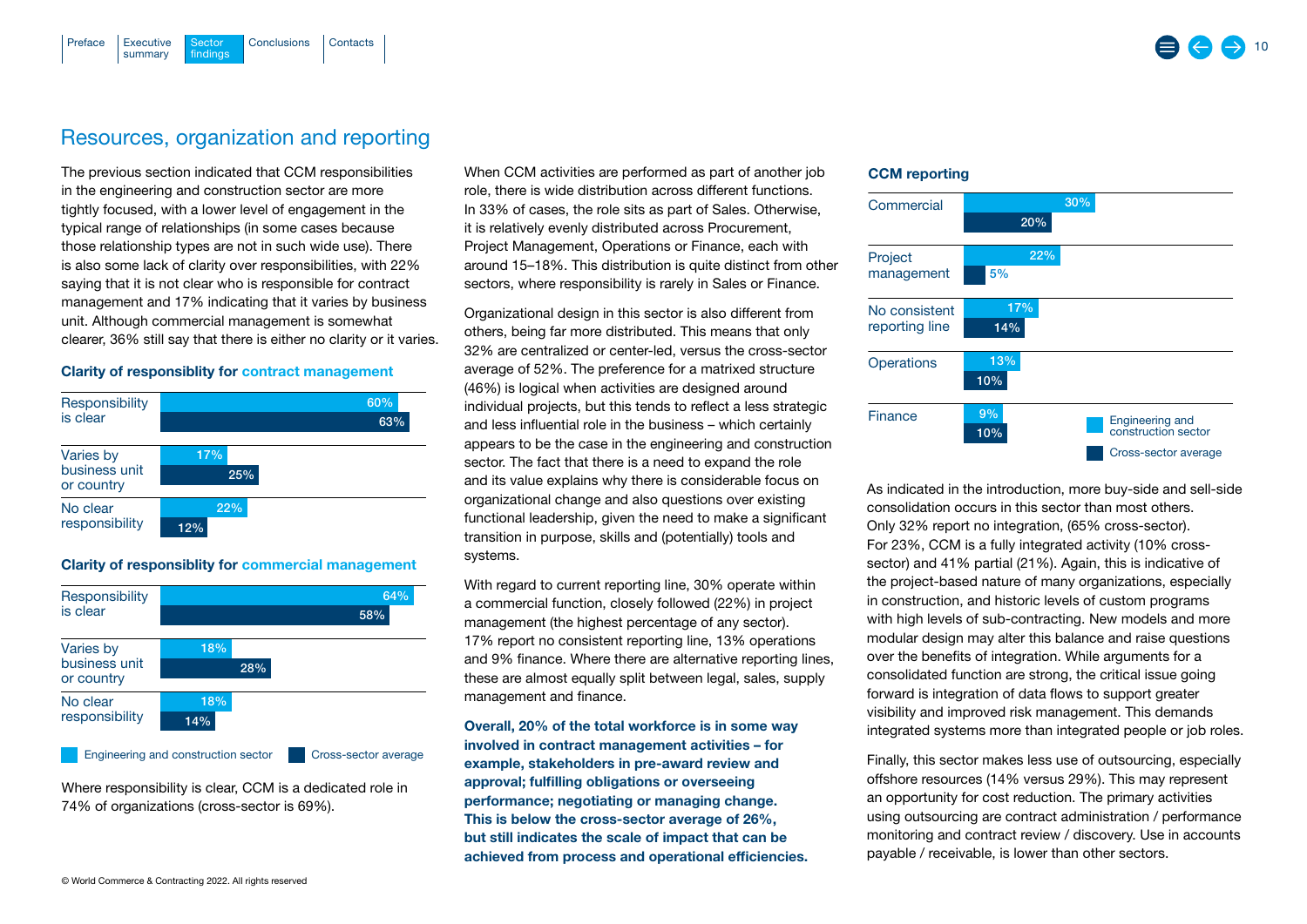<span id="page-10-0"></span>



## Responsibilities and time allocation

The primary areas of responsibility for CCM resources in the engineering and construction sector are similar to those in other sectors, though there are differences in ranking and level of importance which indicate the more project-oriented role and much reduced levels of business influence and strategic engagement.

Reflecting the more integrated nature of buy-side / sellside activities, a number of roles that are typically within Procurement feature much higher in the list. Others, such as advice / guidance to the business, are much lower, but potentially explained by the fact that within this sector the resources frequently are within the business.

Areas where there is substantially less engagement include leading or supporting change initiatives (at 21%, less than half the cross-sector average), managing changes to policy and practice, and maintaining or implementing tools and systems (in each case, a similar difference of only half the level).

The chart (right) shows the top ten areas of responsibility, compared to the cross-sector average.

The second chart (far right) shows responsibilities in a different form and reflects answers to the question "In the context of specific contracts, who has primary responsibility for the following activities?" The percentage represents those who answered "my team" (i.e. CCM). This confirms the focus on post-award support, followed by requirement review; in other areas, the Business Unit is typically dominant, except in sub-contracting, where responsibility splits three ways – "my team", the business unit and Procurement.

### Top ten responsibilities



#### Who has primary responsibility for activities in the context of specific contracts

| 50%                                                    |
|--------------------------------------------------------|
| 26%                                                    |
| Reviewing requirements                                 |
| 40%                                                    |
| 32%                                                    |
| Leading negotiation team, setting negotiation strategy |
| 32%                                                    |
| 44%                                                    |
| <b>Evaluating cost</b>                                 |
| 28%                                                    |
| 20%                                                    |
| Relationship management                                |
| 24%                                                    |
| 29%                                                    |
| Setting or negotiating price                           |
| 23%                                                    |
| 24%                                                    |
| Sub-contracts - selection and negotiation              |
| 24%                                                    |
| 29%                                                    |
|                                                        |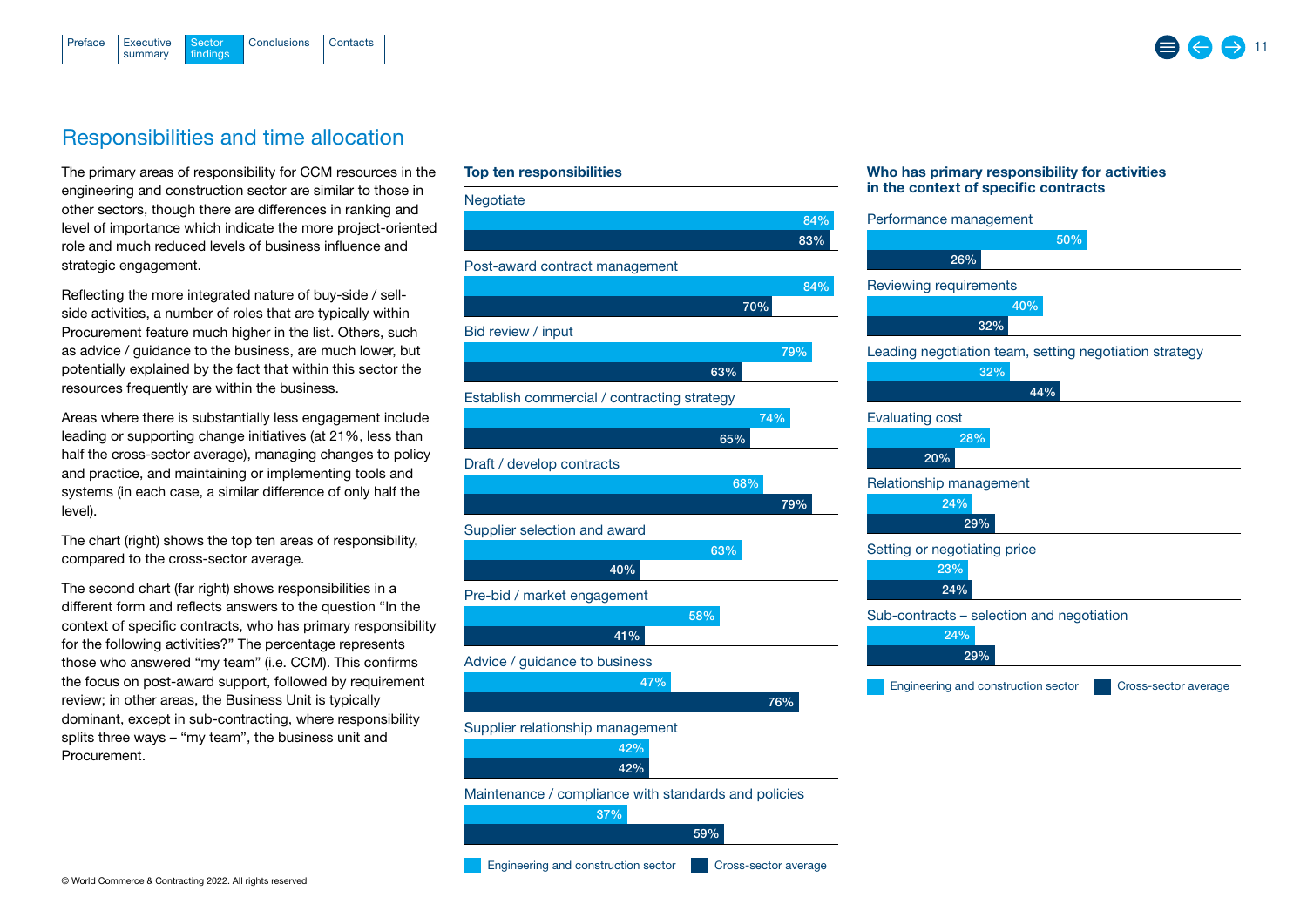

### Responsibilities and time allocation (continued)

There is close alignment between the analysis of major responsibilities and where time is spent. However, resource allocation is heavily weighted to several dominant activities, to a significantly greater extent than in most other industries. Post-award contract management, bid review, and negotiation absorb almost half of the CCM resources, against 36% in the cross-sector average.

Some of the variation in this data is explained by the fact that CCM resources in this sector (especially in construction) often sit within the business and therefore may view activities in a different way.

The top ten activities, in terms of resource allocation, again compared to the cross-sector average, are shown in the chart (right).

In summary, these results suggest that many organizations operate with a relatively complicated approach to contract and commercial management, involving multiple hand-offs throughout the process. Others operate with a decentralized model, where activities and decisions occur largely at the business unit level.

These approaches may work well at a transactional level in relatively predictable market conditions, but they are likely to struggle when capabilities and offerings need to adjust to meet fast-changing market conditions.

## Whe re time is allocated (top ten)

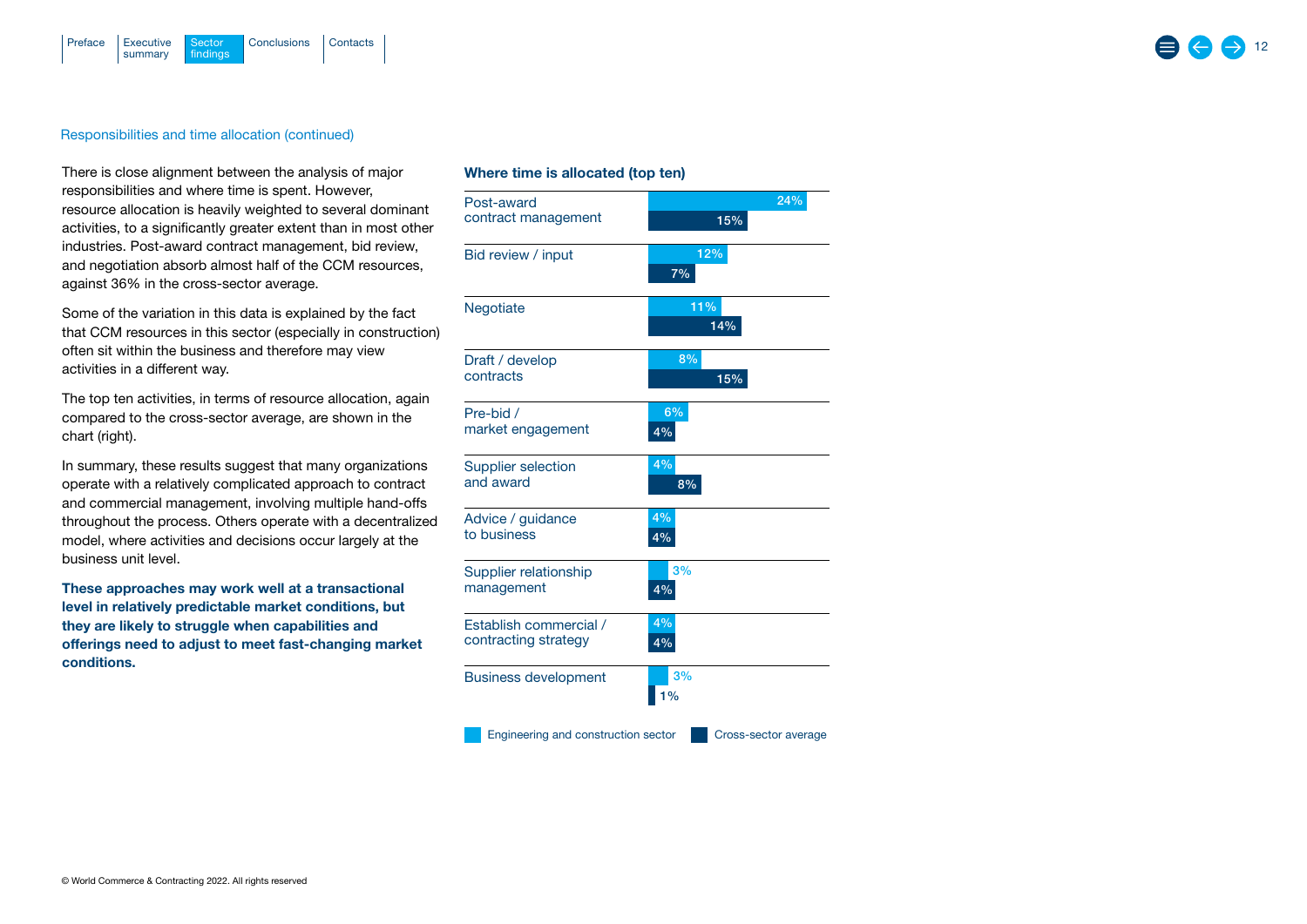## CCM objectives and readiness

Sector findings

summary

<span id="page-12-0"></span>[Preface](#page-1-0)

[Executive](#page-2-0) Sector [Conclusions](#page-16-0) [Contacts](#page-17-0)

While the ranking of the leading CCM objectives in the engineering and construction sector is similar to the cross-sector average, there is a significantly greater emphasis on the management of change and identification of opportunities for value-add. These differences are again most notable in the construction sector and are a consequence of typically low margins and the frequency of change during contract performance. It is frequency of change during contract performance. It i<br>clear that the objectives are applied in the context of individual transactions, not at a strategic business level. Risk mitigation is a dominant factor for both contract management and commercial management. However,<br>
management and commercial management. However, in relation to contract management, it stands well above in relation to contract management, it stands well above<br>the remaining objectives. In the context of commercial<br>management, the tan five objectives are mare availy. management, the top five objectives are more evenly distributed in importance.<br>Primory objectives for contract man

## Primary objectives for contract management



For commercial management, there is less focus than in other sectors on customer needs or external relationships and much stronger emphasis on internal factors to drive financial performance and controls.

## Primary objectives for commercial management (cross-sector average ranking in brackets)



**22** 

As highlighted throughout this report, CCM resources in the engineering and construction sector demonstrate significantly higher levels of transactional focus and on average are less engaged in change initiatives or identifying broader opportunities for improvement. When comparing this data with the identified executive priorities, there is clearly a need for a major transition in time and focus. Given the operational challenges facing the sector, the extent of required change will prove demanding and is likely extern or required enarge will prove a<br>to require sustained executive focus. addedigmooning a<br>with conthistiche cul require sustaine

One important indicator of a readiness for change is the extent to which market research is undertaken. Gathering these 'outsights' is invaluable in benchmarking and setting an improvement agenda. In this area, the engineering and construction sector is among the leaders. The areas where CCM groups would most like to gather additional data are:

1. Best practices in offering design and contract structure

- 2. Trends in commercial offerings
- 3. Pricing / charging models
- 4. Competitive terms and conditions
- 5. Performance benchmarking

The final indicator from the benchmark relates to skills and the extent to which this sector is identifying and addressing gaps. While skills and retention appear in the top five strategic priorities, this is an area that features lower than in many other sectors. This is reflected in the fact that those in the engineering and construction sector are less likely to understand skills gaps relative to future needs (38% versus 51%) and also less likely to have adequate budget to support necessary skills development (29% versus 43%). Once again, this data suggests relatively low levels of CCM readiness to deal with the changing market conditions.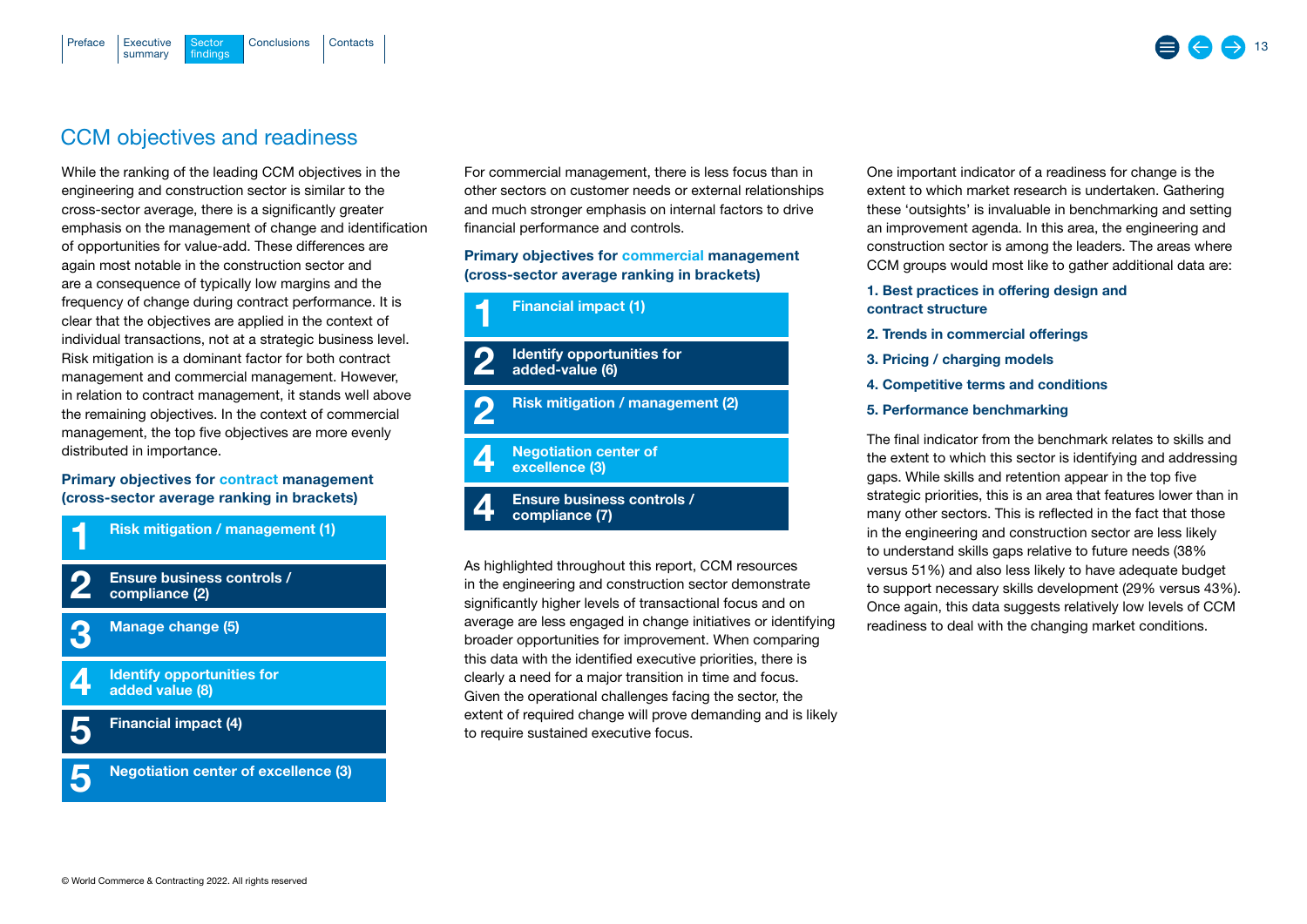<span id="page-13-0"></span>



## **Measurements**

The extent of executive focus on improving the value achieved through CCM capabilities is a clear indication that performance must improve in the engineering and construction sector. Measurements will be critical to change, both in the context of setting goals and also in identifying and monitoring improvement initiatives.

This section starts by examining two of the most commonly used efficiency / productivity indicators – contracts managed per head, and cycle times. Each of these must be viewed with some caution and allowance made for differences in roles and responsibilities, or perceptions of complexity.

The charts (right) show contracts managed per head. In the pre-award phase, there is on average a 25% adverse difference in the number of contracts managed. In the postaward phase, the adverse difference increases to 50–60%.

In reviewing these findings, allowance must be made for the fact that different sectors have differing views of what constitutes 'complexity'. An interesting observation with regard to the engineering and construction sector is that the scope of pre-award responsibilities for CCM groups is narrower than the cross-sector average and the use of technology is greater, yet the volume of contracts handled per head is substantially lower.

In post-award, the position in terms of responsibilities is reversed and this goes some way to explaining the large discrepancy in volume. If comparison is reduced from 'all-sector' to 'selected sectors' based on equivalent complexity, the overall performance gap reduces to approximately 20% – still sufficient to merit further exploration on how efficiency improvements could be made.

#### Contracts managed per head pre-award



### Contracts managed per head post-award



A second measure that assists in determining whether resources are operating at high levels of efficiency is cycle time. The chart (below) explores this in terms of the average cycle time from inception of bid to contract signature. On this measure, the engineering and construction sector performs much better, with faster cycle times than the cross-sector average by approximately 12%.

## Contract cycle time domestic agreements (weeks)



### Contract cycle time international agreements (weeks)

| High-complexity                     |         | 23                   |  |
|-------------------------------------|---------|----------------------|--|
|                                     |         | 27                   |  |
| Medium-complexity                   | 12      |                      |  |
|                                     | 14      |                      |  |
| Low-complexity                      | 8<br>7. |                      |  |
| Engineering and construction sector |         | Cross-sector average |  |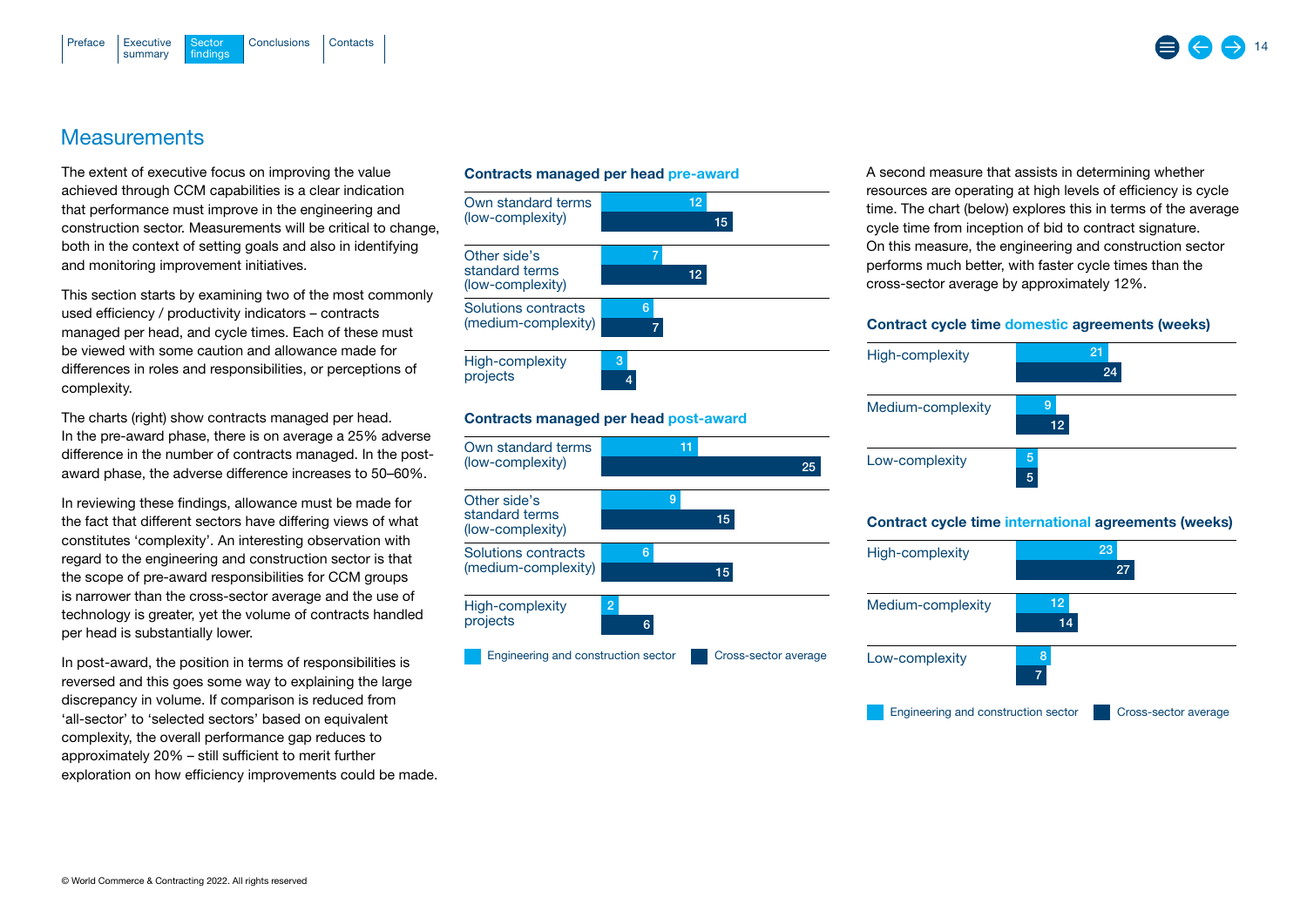#### Measurements (continued)

Looking at measurements more broadly (see chart below) the variation in the engineering and construction sector from cross-sector norms is interesting and offers insights to the pressures on this sector from the frequent changes that occur in engineering and construction projects. While a number of the areas of measurement are encouraging and can lead to process and performance improvements, it is also interesting to note some of the areas which this sector is far less likely to monitor. For example, compared with others, organizations in engineering and construction do not measure or report on CCM improvement initiatives; they are unlikely to monitor negotiated benefits, risk scoring, or levels of internal or vendor satisfaction.

## Top items monitored (cross-sector ranking shown in brackets)



**Monitor satisfaction of the cost of the cost of the cost of the cost of the cost** Monitor satisfaction of<br>customers – external (13) 2

Risk management indicators <mark>(9)</mark><br>' 3

Frequency and source of **contact management in**<br>disputes / claims (17) disputes / claims (17) 4

Cycle times – process phases (11<mark>)</mark><br> 5

**6** Compliance with standards,<br>scorecards by our staff (5) Compliance with standards,

**7** Cycle times to manage<br> **7** changes / claims / disputes (22)

The areas that are monitored (see chart below, left) are diverse – and very different from the measurements that are reported (chart,right). When compared with other industries, the reported measures are in many cases more actionable. For example, those on contract leakage and impact on margin are encouraging as sources of current and future value. If applied correctly, they provide insights to improvement opportunities and provide CCM groups with an ability to deliver the increased value sought by executives.

By comparison, what's reported has a skew towards measuring inputs such as use of approved templates, along with root cause analysis of contract value leakage, which indicates a sector where there is a desire to create learning / feedback loops to enhance future performance.

## Top items reported

(cross-sector ranking shown in brackets)

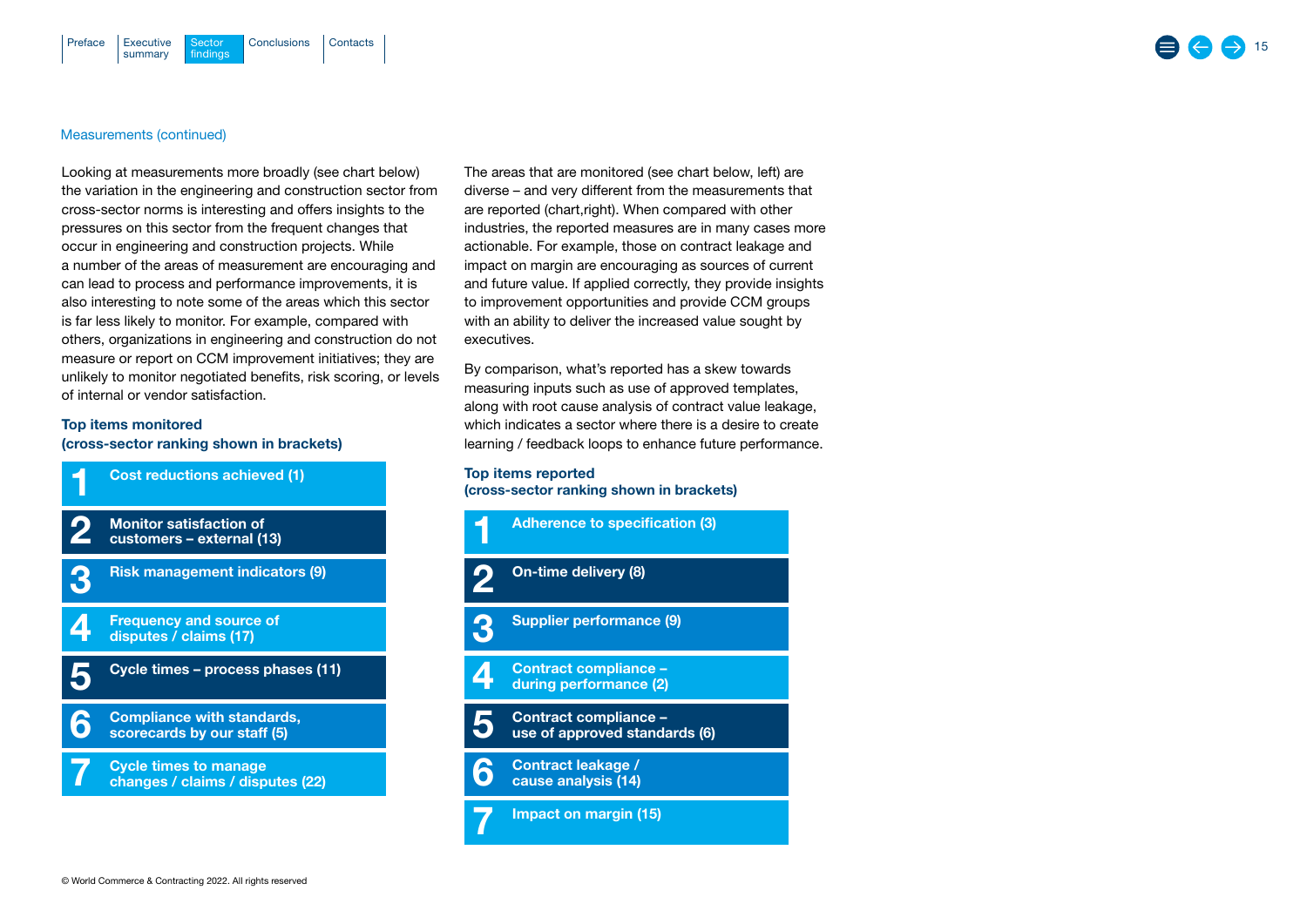<span id="page-15-0"></span>

## Barriers to improvement

What factors are constraining the performance of CCM groups in the engineering and construction sector, and the development of improved capabilities? While in some areas there is similarity, this sector shows some significant variations with the cross-sector average (see chart, right).

The message that emerges is that skills are a major problem. Early involvement, in second place, is typically linked with the perceived value of the CCM contribution – for example, do CCM resources bring unique market or competitive knowledge; do they offer problem-solving or advanced negotiation skills; do they provide analytical insights that speed closure or deliver positive financial impact. The fact that this may be a problem is confirmed by barriers four and five, which suggest that current resources – and especially current leadership – may not be keeping pace with fastchanging market needs and the competitive landscape.

## Top barriers to improvement

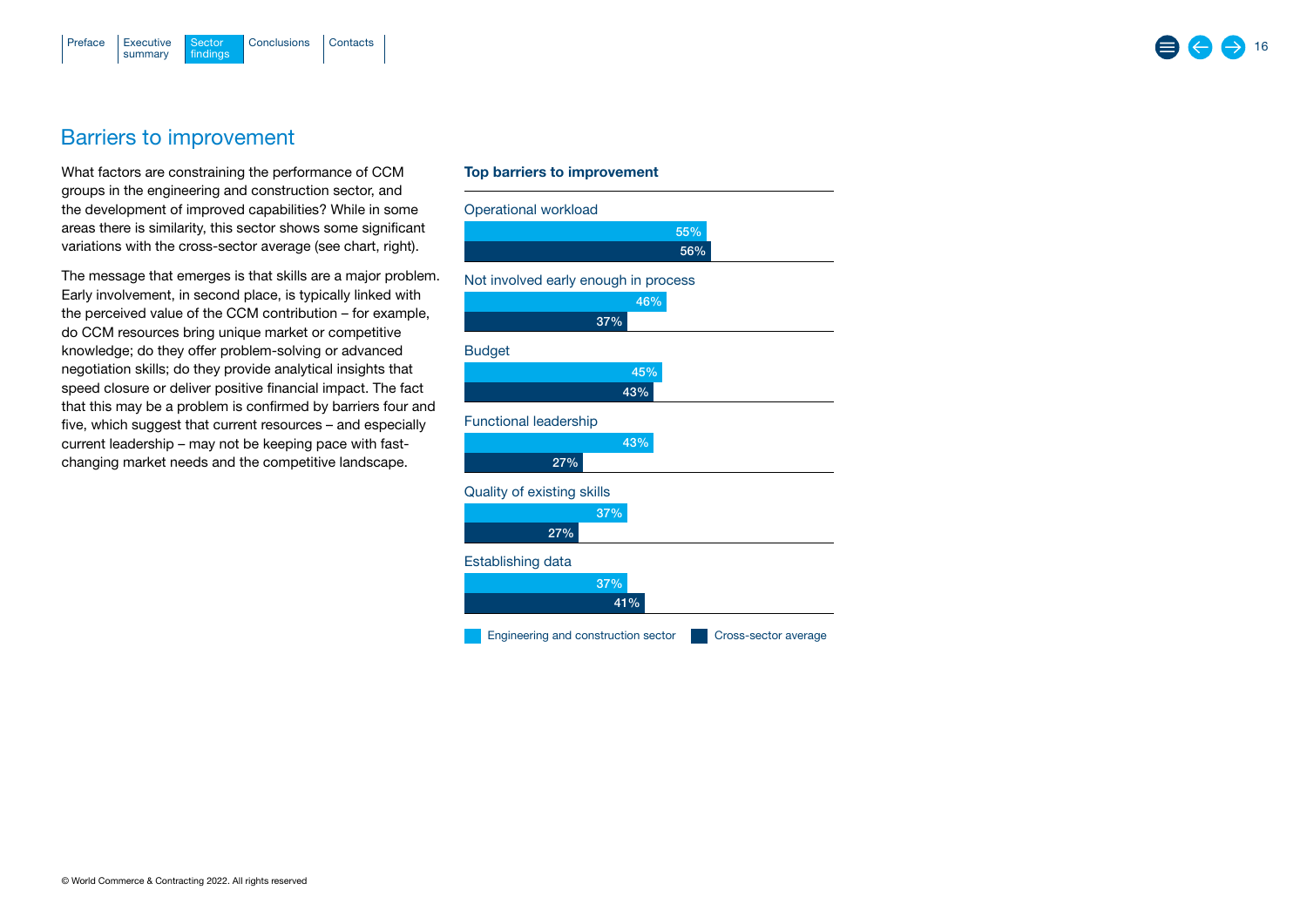

## <span id="page-16-0"></span>**Conclusions**

In the introduction, we highlighted the scale of change that challenges the engineering and construction sector. Over recent years, it has made heavy investment in new methods, techniques and technologies. Commercial and contracting practices and capabilities have struggled to keep pace and are now under pressure to implement rapid changes, at a time when resources are stretched and, in some cases, may not be capable of making the necessary transition.

As a project-based sector, engineers and program managers tend to 'rule the roost', often relegating CCM into a reactive and transactionally-focused activity, lacking strategic influence. With the scale of change now occurring, the power balance needs to alter. Alternative project delivery, a shift from low-cost to total value, the acquisition of integrated 'deliver, operate and maintain' facilities and infrastructure – changes such as this mean that historical precedent is no longer applicable, that traditional forms of agreement no longer apply, that the risks of the past are different from those of the future. Factors such as these demand new thinking, new skills and new levels of relational collaboration – and they require CCM capabilities to be embedded throughout the business.